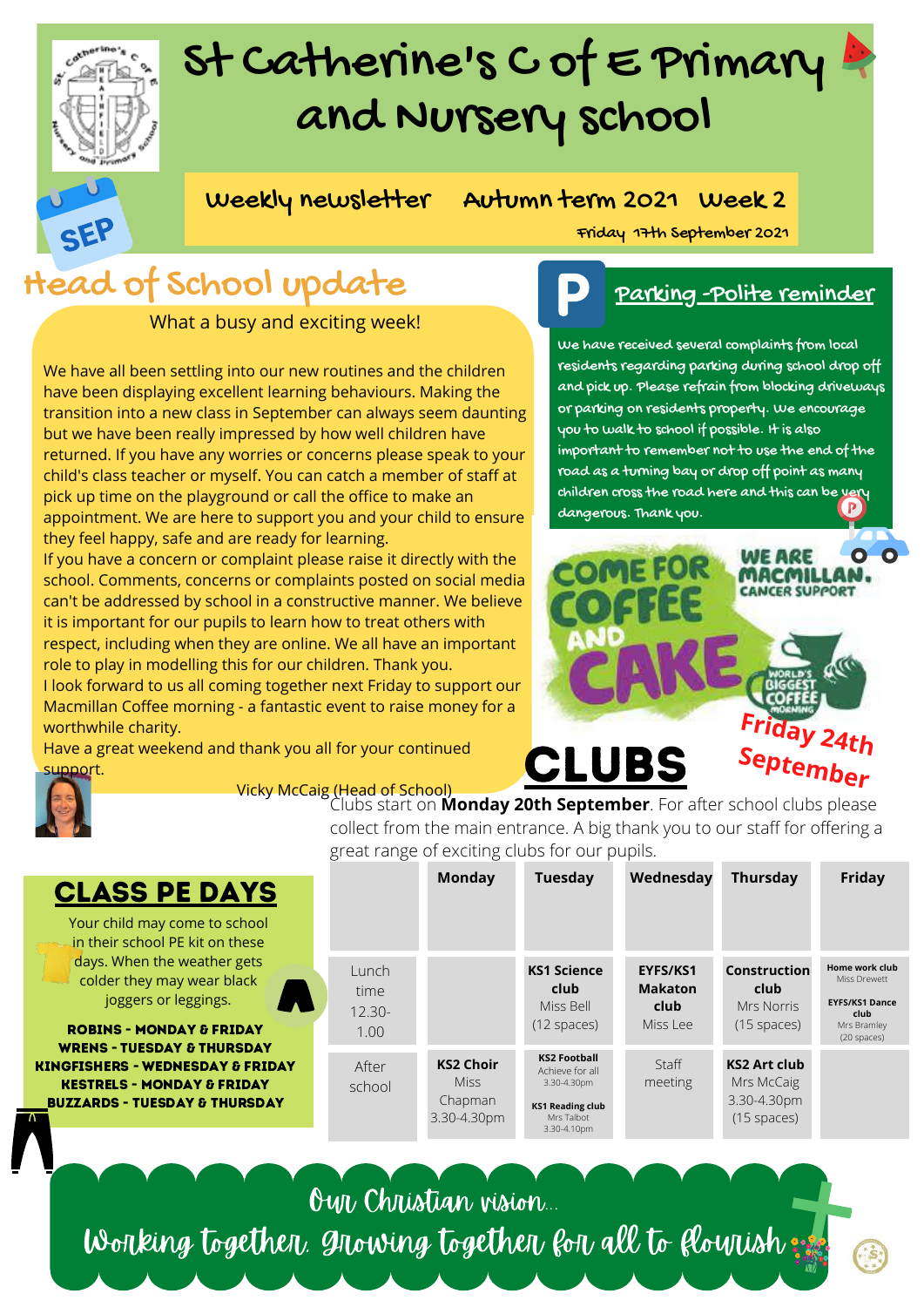Pupils are recognised around the school for demonstrating our Christian values. Watch this space to read about the wonderful behaviours our pupils are displaying everyday.

Ducklings - Sofia & Leo

Robins - Freya & Ada

Wrens - Logan & Bella

Kestrels - Liam & Mia

Buzzards - Mason & Lily

Kingfishers - Jayden & Poppy

Stars of the week

### Perseverance Friendship

Justice **Compassion Courage** 

40

**ATTIN** 

Wade SN for being a really good **friend** and helping other children in Preschool

Date:

This certificate is awarded to... for the contract of the contract of the contract of the contract of the contract of the contract of the contract of

ar of the week

### Notes the Contract of the Contract of the Contract of the Contract of the Contract of Contract of Contract of Contract of Contract of Contract of Contract of Contract of Contract of Contract of Contract of Contract of Cont  $\mathsf{Attendance}$

93 pupils with 100% attendance this week



**We will be rewarding all those with 98% or more attendance again at the end of this half term.**

Attendance prize this half term... £40 Tesco gift card







Hare Tor

Crow Tor

Sheep Tor

Musket Rd, Heathfield, Newton Abbot, Devon TQ12 6SB

Contact: 01626 832655 Email: admin@stcatherines-heathfield.devon.sch.uk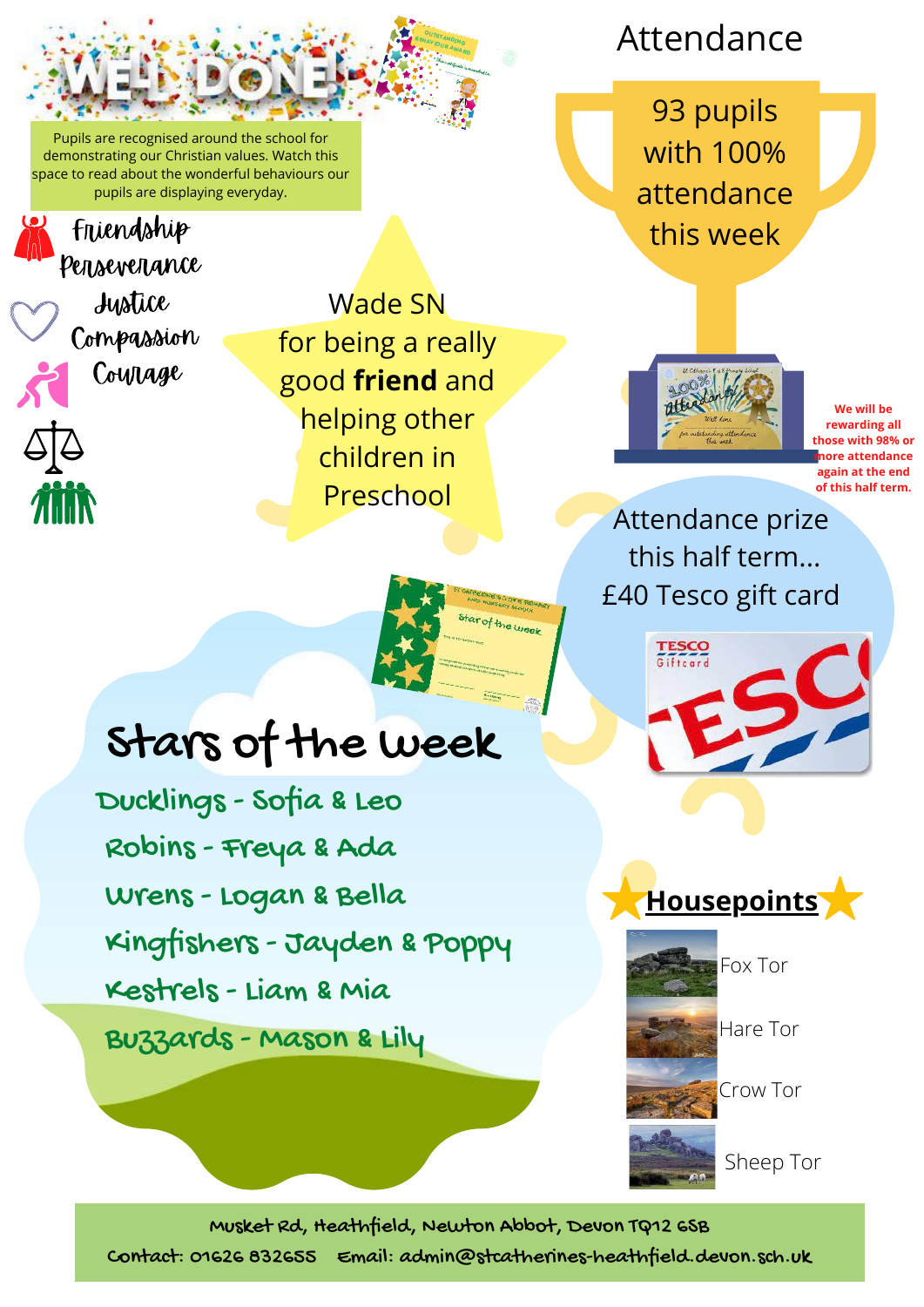## For your information...

As you may be aware, the Covid-19 guidance has recently changed and educational settings are no longer expected to undertake contact tracing, as this will be completed by the NHS Test and Trace following positive cases. The guidance also no longer recommends bubbles and the limiting of mixing. Being a relatively small school, we are very fortunate that we have been able to operate in minimal bubbles in the past and, whilst some of the previous measures have relaxed, we will continue to ensure that we are as sensible as possible throughout this new academic year.

We will continue to keep in place the following control measures:

- Follow public health guidance on testing, self-isolation and managing confirmed cases of COVID-19
- Maintain appropriate cleaning regimes
- Keep occupied spaces well ventilated
- Appropriate use of PPE

• Deliver strong messaging about signs and symptoms of Covid-19, isolation advice and testing to support prompt isolation of suspected cases

### **Close contacts**

Individuals identified as close contacts are **not** required to self-isolate if any of the following apply:

- they are fully vaccinated (e.g. at least 2 weeks after second dose)
- they are below the age of 18 years and 6 months
- they have taken part in or are currently part of an approved COVID-19 vaccine trial
- they are not able to get vaccinated for medical reasons

Close contacts who are **not** required to isolate will be advised to:

- take a PCR test (they do not need to isolate whilst awaiting result but will need to isolate as a case if positive)
- limit close contact with others outside their household
- wear a face covering in enclosed spaces (not primary-aged children)
- limit contact with clinically extremely vulnerable
- participate in twice weekly LFD testing if eligible (school staff only)

Staff who do not need to isolate, and children and young people aged under 18 years 6 months who usually attend school, and have been identified as a close contact, should continue to attend school as normal.

#### **If your child is unwell**

If unwell, children should not attend school and must remain at home until their acute symptoms resolve. This, as you are aware, has always been the case. However, if these symptoms develop into cough, temperature or they have changes to their taste and smell, they must isolate and get a PCR test. If they test negative to COVID-19, they still need to remain at home until at least 24 fever free and acute symptoms resolved. If they test positive, they will be required to isolate for the required period in line with the Public Health England (PHE) guidance.

I am extremely grateful to you all for cooperating and supporting us so well over the past 18 months, and we are really looking forward to beginning a new academic year together, hopefully with as few disruptions as possible.

As always, if you have any questions, please do not hesitate to get in touch.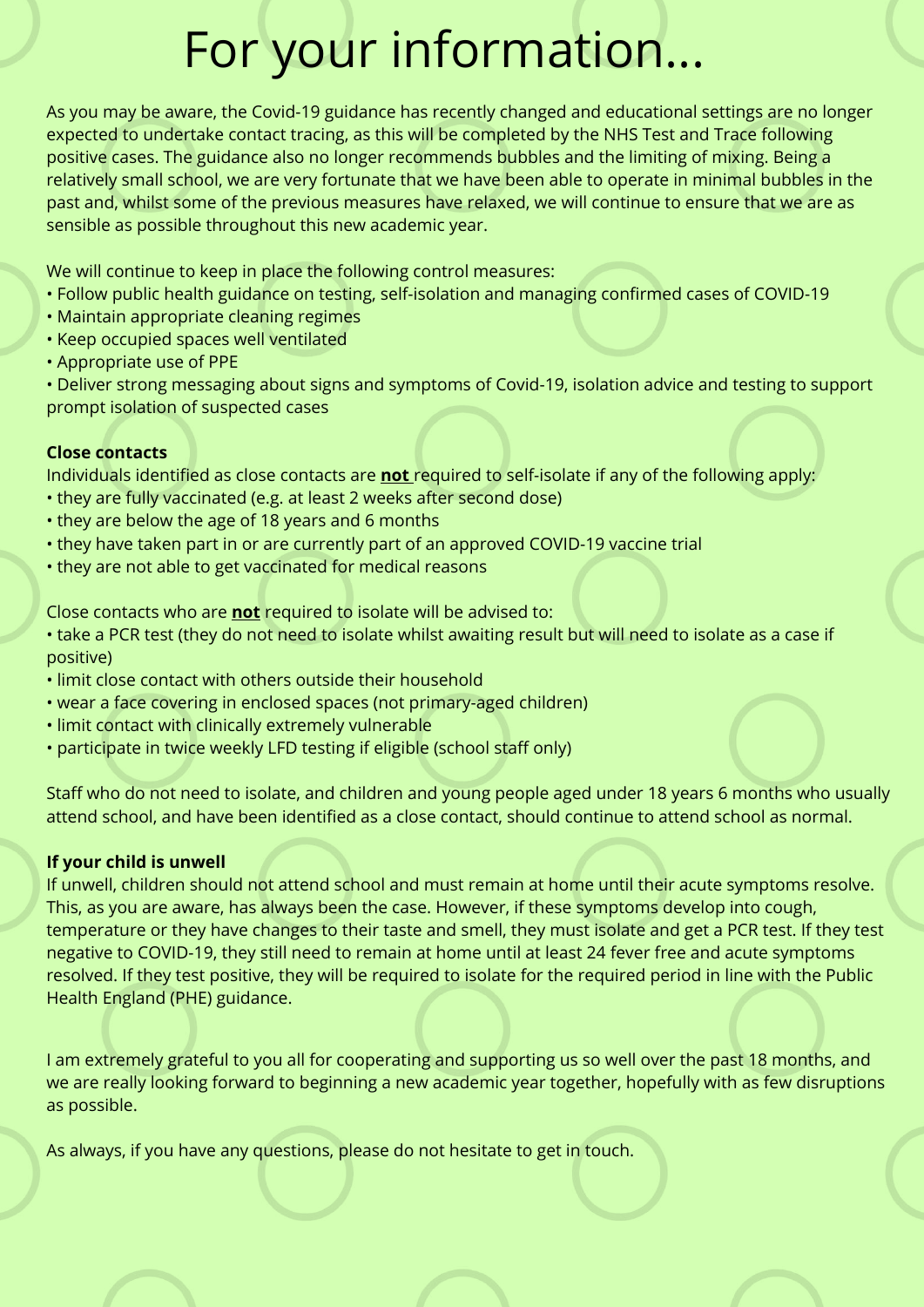



### **Welcoming children aged 2-4**

When possible, we will help you find out if you are eligible for two-year old funding.

e-School

Duckling's

**All Government funding accepted!**

### A PRE-SCHOOL FOR YOUR LITTLE EXPLORERS WHO WANT TO LEARN THROUGH **PLAY!**



**Each child will receive a free embroidered yellow t-shirt with the school logo when joining!**

**Contact the school office to arrange a visit at admin@stcatherines-heathfield.devon.sch.uk 01626 832665**